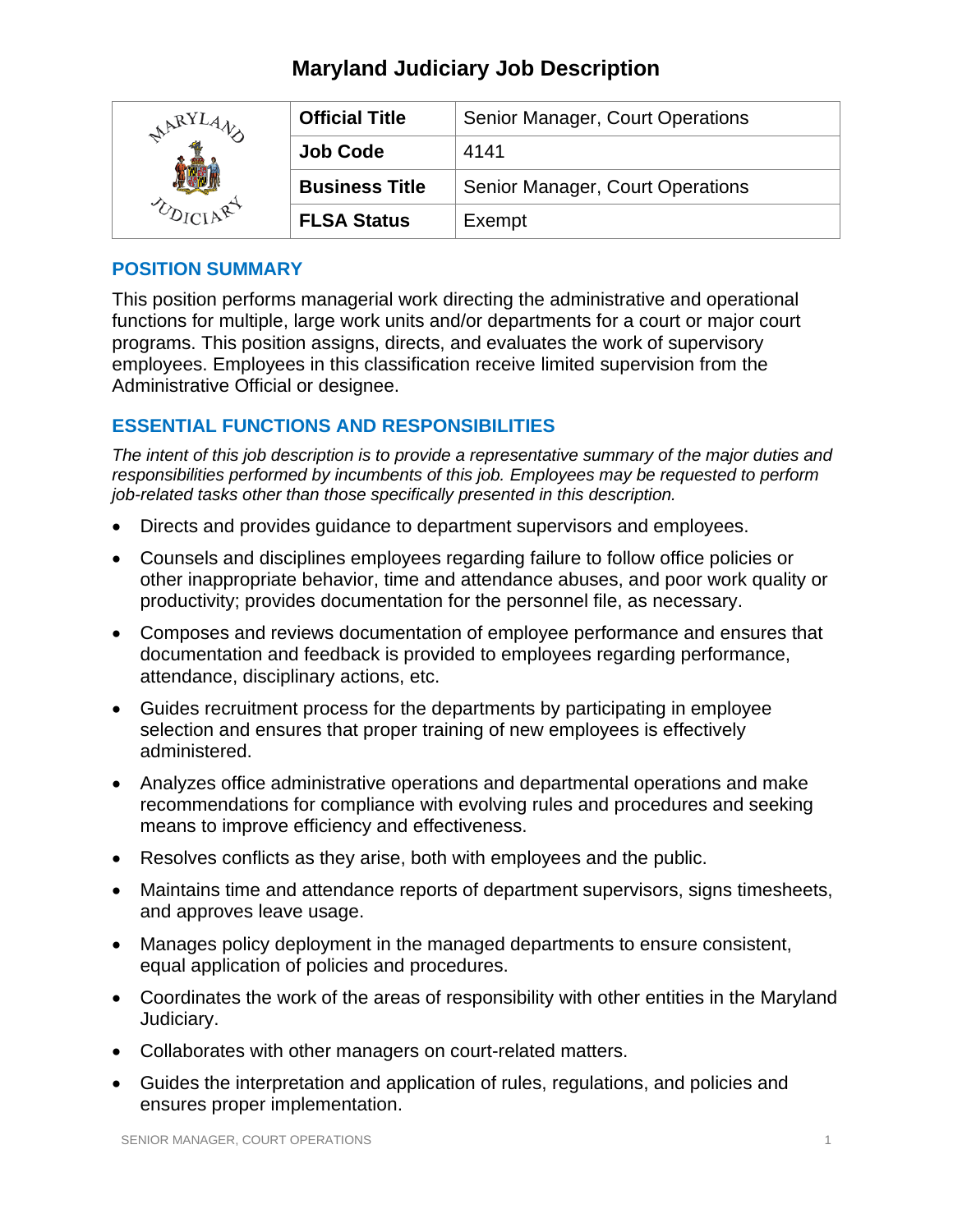# **Maryland Judiciary Job Description**

# **MINIMUM QUALIFICATIONS**

### **Education and Experience**

- Bachelor's degree from an accredited college or university.
- Six (6) years of work experience, preferably in court operations, or in the fields of criminal justice, parole and probation, legal or financial services, to include three (3) years in a trial or appellate court of the United States in which two (2) years consisted of supervising court staff.

#### **Note:**

Additional court work experience, as defined above, may substitute on a year for year basis for up to four (4) years of the required education.

## **KNOWLEDGE, SKILLS, AND ABILITIES**

#### **Knowledge of:**

- Maryland Judiciary's policies, procedures, laws, and forms involving various types of court cases and the implication each of these have on the accounting operations of the court.
- Judiciary Human Resources policies and procedures.
- Maryland Judiciary Court systems and operations.
- Appeal practices and procedures.
- The principles of office management and supervision.

## **Skill in:**

- Verbal and written communication.
- Guiding employees in demanding situations.
- Interpersonal communication and relations.
- Problem solving, prioritizing, scheduling, and decision making.
- Collaborative leadership.
- Analyzing information, problems, situations, practices, and procedures.
- Applying job-related terminology, codes, policies, procedures, rules, regulations, and laws.

#### **Ability to:**

- Communicate clearly, tactfully, and effectively with judges, the public, police agencies, attorneys, and other court officials and personnel, both verbally and in writing.
- Apply job-related terminology, policies, procedures, regulations, and laws to define problems, collect data, establish facts, record data, appropriately complete forms, and provide information to customers.